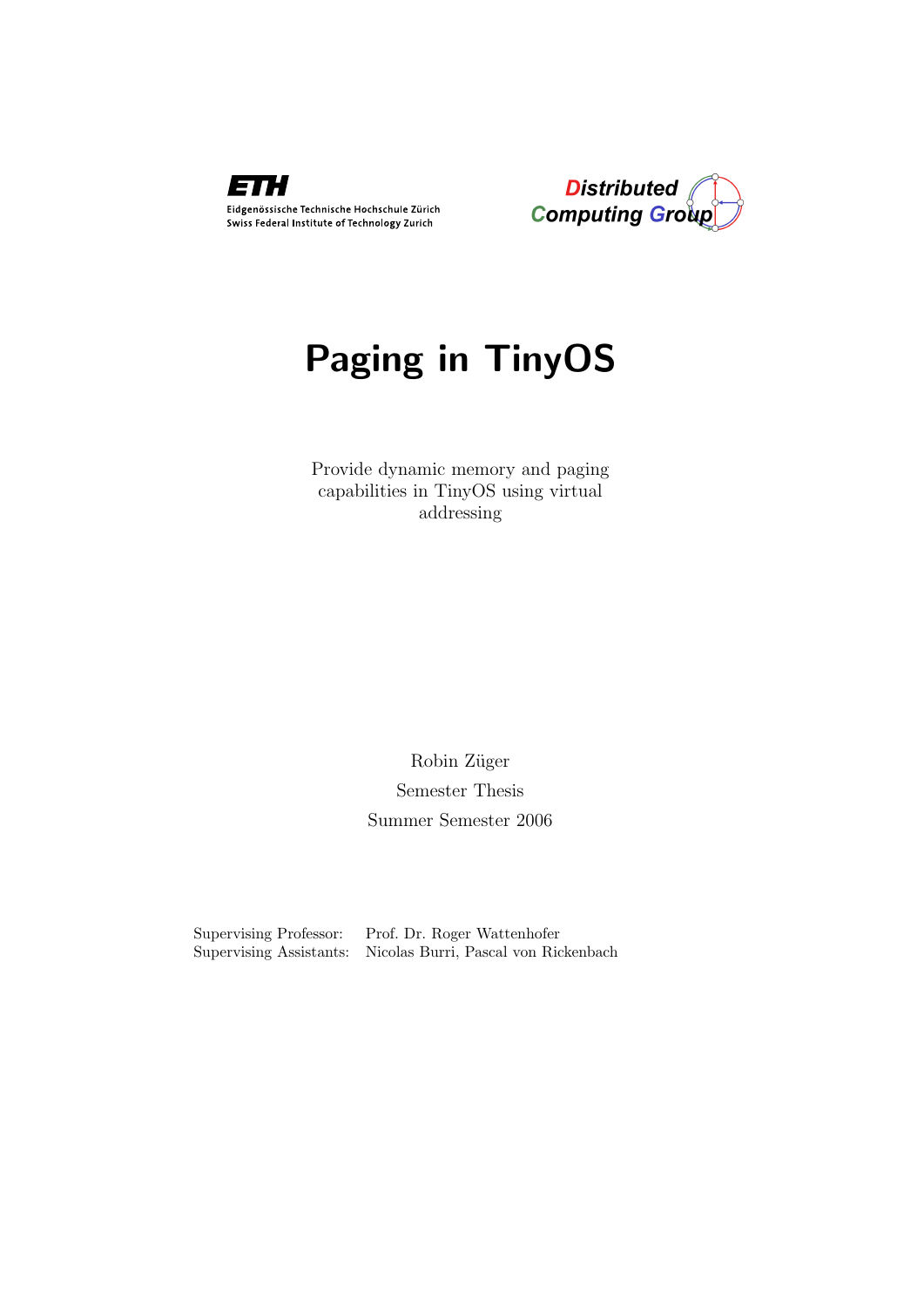## Contents

| $\mathbf{1}$           | Introduction                                           |                                                                              | $\bf{2}$       |
|------------------------|--------------------------------------------------------|------------------------------------------------------------------------------|----------------|
|                        | 11                                                     |                                                                              | $\overline{2}$ |
|                        | 1.2                                                    |                                                                              | $\overline{2}$ |
|                        | 1.3                                                    |                                                                              | $\overline{2}$ |
| $\overline{2}$         | Related Work and Background<br>$\overline{\mathbf{4}}$ |                                                                              |                |
|                        | 2.1                                                    |                                                                              | $\overline{4}$ |
|                        | 2.2                                                    |                                                                              | $\overline{5}$ |
|                        | 2.3                                                    |                                                                              | 6              |
| 3                      | 8<br>TinyPaging                                        |                                                                              |                |
|                        | 3.1                                                    |                                                                              | 8              |
|                        | 3.2                                                    | From a user's perspective $\ldots \ldots \ldots \ldots \ldots \ldots \ldots$ | 9              |
|                        |                                                        | 3.2.1                                                                        | 9              |
|                        |                                                        | 3.2.2                                                                        | 10             |
|                        |                                                        | 3.2.3                                                                        | 11             |
|                        | 3.3                                                    |                                                                              | 12             |
|                        |                                                        | 3.3.1<br>Data structure $\ldots \ldots \ldots \ldots \ldots \ldots \ldots$   | 12             |
|                        |                                                        | 3.3.2<br>Swapping pages in and out $\dots \dots \dots \dots \dots$           | 14             |
|                        |                                                        | 3.3.3                                                                        | 15             |
| $\boldsymbol{\Lambda}$ | <b>Futher Work</b>                                     |                                                                              | 16             |
|                        | 4.1                                                    |                                                                              | 16             |
|                        | 4.2                                                    |                                                                              | 16             |
|                        | 4.3                                                    | Support of other chips and therefore page sizes $\dots \dots \dots$          | 16             |
| 5.                     |                                                        | Conclusion                                                                   | 18             |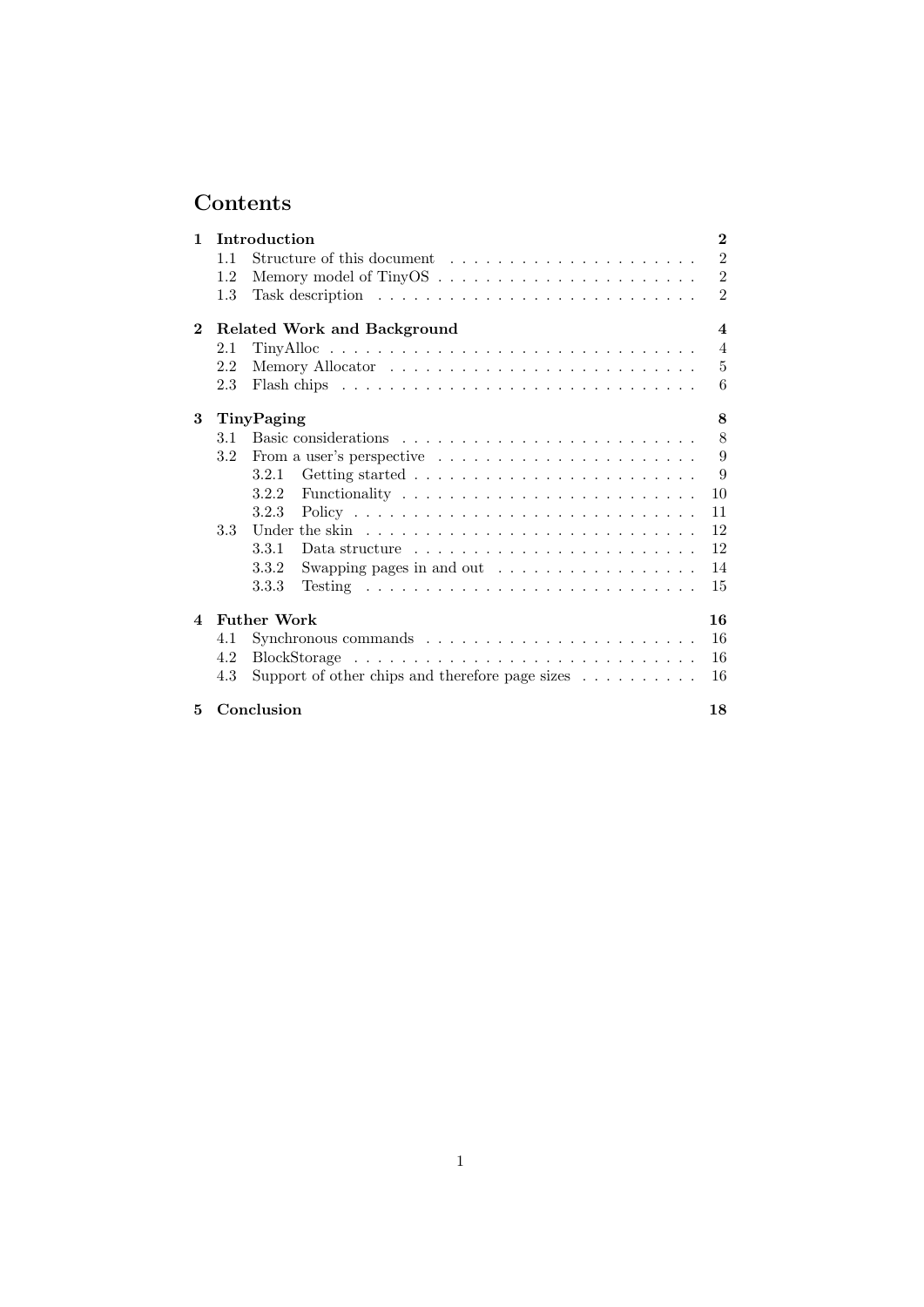## 1 Introduction

This report describes TinyPaging, a TinyOS component providing dynamic memory to the developper. It works with virtual addresses allowing to swap out parts of the managed memory to the flash and therewith increasing the amount of available storage space - probably beyond what fits in RAM.

The reader is presumed to have a basic knowledge of TinyOS[1] and to be familiar with the basic concepts of memory management, virtual addressing and paging. In order to understand the implementation in detail, knowledge of nesC[2] or C is necessary.

#### 1.1 Structure of this document

This first section introduces the reader to the basics of the memory model of TinyOS. This should allow to understand the subsequent task description. Section 2 presents related work and the background leading to the solution described in section 3. Further development possibilites are outlined in section 4 and section 5 concludes this report.

#### 1.2 Memory model of TinyOS

TinyOS is the de facto standard operating system for programming sensor networks and has been ported to a wide range of hardware platforms. Part of its success lies in its simplicity and therefore efficiency as can be seen when looking at the memory model. In order to cope with the severe hardware constraints of sensor nodes, TinyOS only allows for static memory allocation. This makes it very space and time efficient because there is no need for maintaining an additional data structure managing the dynamic heap. The only necessary data structure is the call stack keeping track of local variables and a few pointers.

This allows to use the entire RAM for storing information. Furthermore, allocating dynamic memory, e.g. using malloc() can be very time-consuming if there is almost no space left when a free chunk of memory of appropriate size has to be found. But the downside is that all variables and their size have to be known at compile time which makes working with dynamic data structures, such as linked lists or hash maps, almost impossible. This might sometimes be a too strong restriction, e.g. keeping the ID of an unknown number of neighbouring nodes.

Another problem is the amount of available RAM because some applications may need more memory, probably just temporarily, than the node offers. This is where the EEPROM[3], also called flash, might come in handy. The flash is mostly larger than the RAM but reading from it and writing to it are operations needing a lot of time and energy. So they should be used with caution.

#### 1.3 Task description

This semester thesis aims at solving the two above mentioned problems in combination. There are already components which provide some kind of dynamic memory such as  $TinyAlloc[5]$  which is described in the next section. Solutions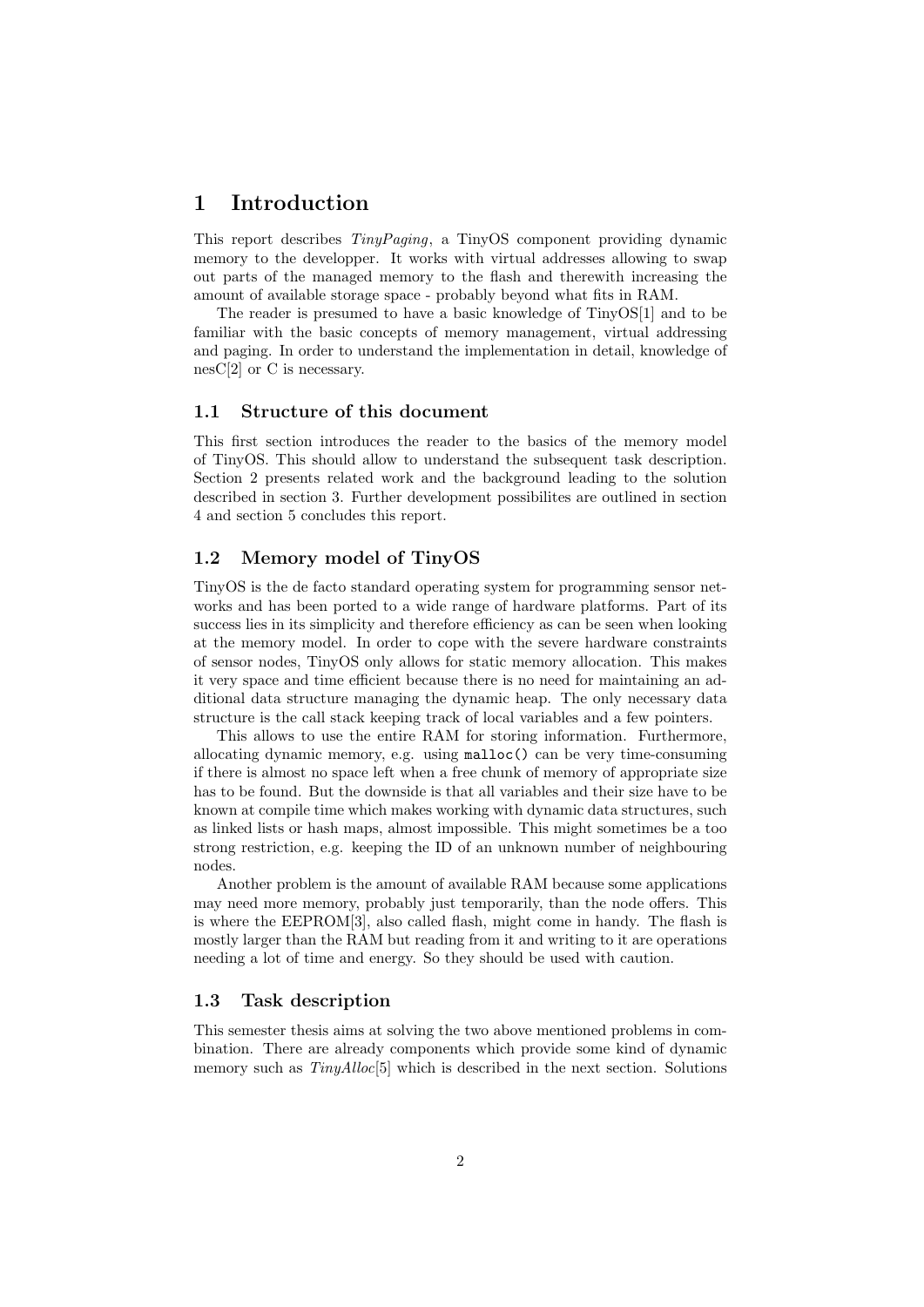for using the flash as storage space exist as well such as  $loggers<sup>1</sup>$  and the *Memory* Allocator, described in the subsequent section.

Summing up, we already have dynamic memory, but restricted to physical RAM, and we also have access to flash storage, but only in a restricted manner. The component to be developped shall combine the features of these two approaches. The component shall allow the developper to create dynamic data structures that can exceed the available physical memory.

This is done by hiding part of the complexity. The user of the component should not have to bother with moving data from and to flash. All this is done automatically in the background by the component. There is of course a price that has to be paid for this flexibility. Part of the space and time efficiency is inevitably lost, but this should be kept as little as possible by finding an optimal balance between memory consumption and performance.

<sup>1</sup>Loggers are meant for storing log information in the flash. The main operation is append() which adds some data at the end. This stored information can be sent to another node, e.g. the sink, at some point in time.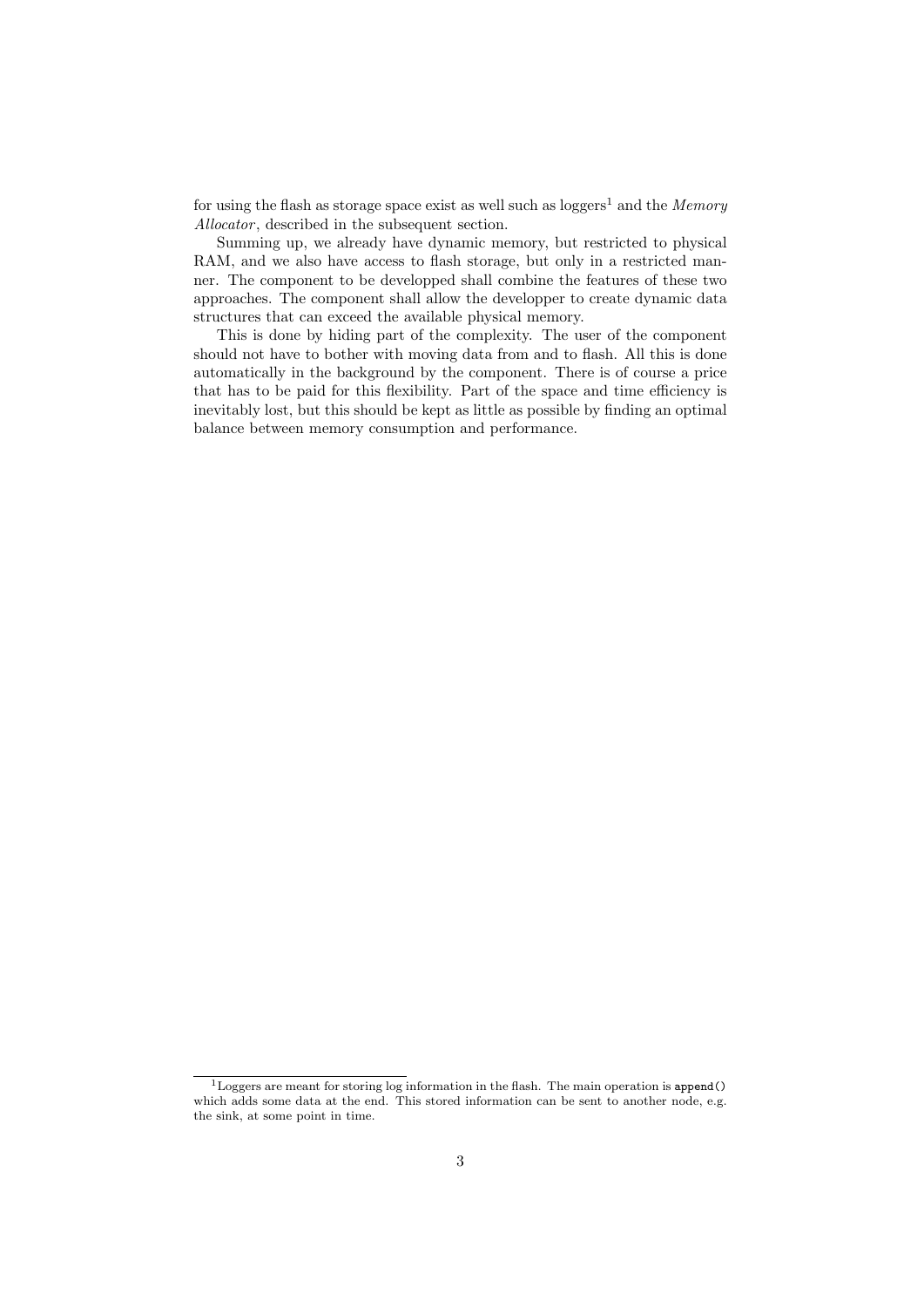## 2 Related Work and Background

This section presents related work and gives some background information. Related work includes  $TinyAlloc$  and Memory Allocator. Both of them contributed their part to TinyPaging. The section is concluded by an introduction on how a flash chip works.

#### 2.1 TinyAlloc

Basically TinyAlloc is a TinyOS component offering dynamic memory capabilities similar to C. It implements an interface named  $MemAlloc<sup>2</sup>$  whose functionality can be used by any component wiring *TinyAlloc. MemAlloc*'s main commands are:

- allocate(HandlePtr handle, int16\_t size): returns a pointer handle to a newly allocated memory region of size bytes
- free(Handle handle): frees the memory region to which handle points to and returns it to allocatable memory

TinyAlloc is implemented by using an array serving as the managed heap. Its size can be set by the user of the component and is fixed at runtime. The memory regions are referenced indirectly by a another array containing their current addresses, i.e. the handle returned when calling allocate only contains a pointer to this intermediate array. This means that, to access the heap, double dereferencing is necessary. Figure 1 shows an example.



Figure 1: The address of type Handle returned to the user only contains a reference to the array of the handles. Dereferencing it twice leads to the current memory location.

Thanks to the double referencing, TinyAlloc can move memory regions around freely by altering the addresses in the intermediate array and thus purge the heap which can become fragmented by deallocating memory regions. So this allows to better exploit the available heap memory. It makes it even possible to resize memory regions.

The deterioration of performance due to the double referencing can be overcome by the locking functionality. The latter makes it possible to fix a memory region to the current address, so it can be referenced directly until the region

<sup>&</sup>lt;sup>2</sup>Actually this interface had been written by the same authors having written  $T_{inu}$ Alloc.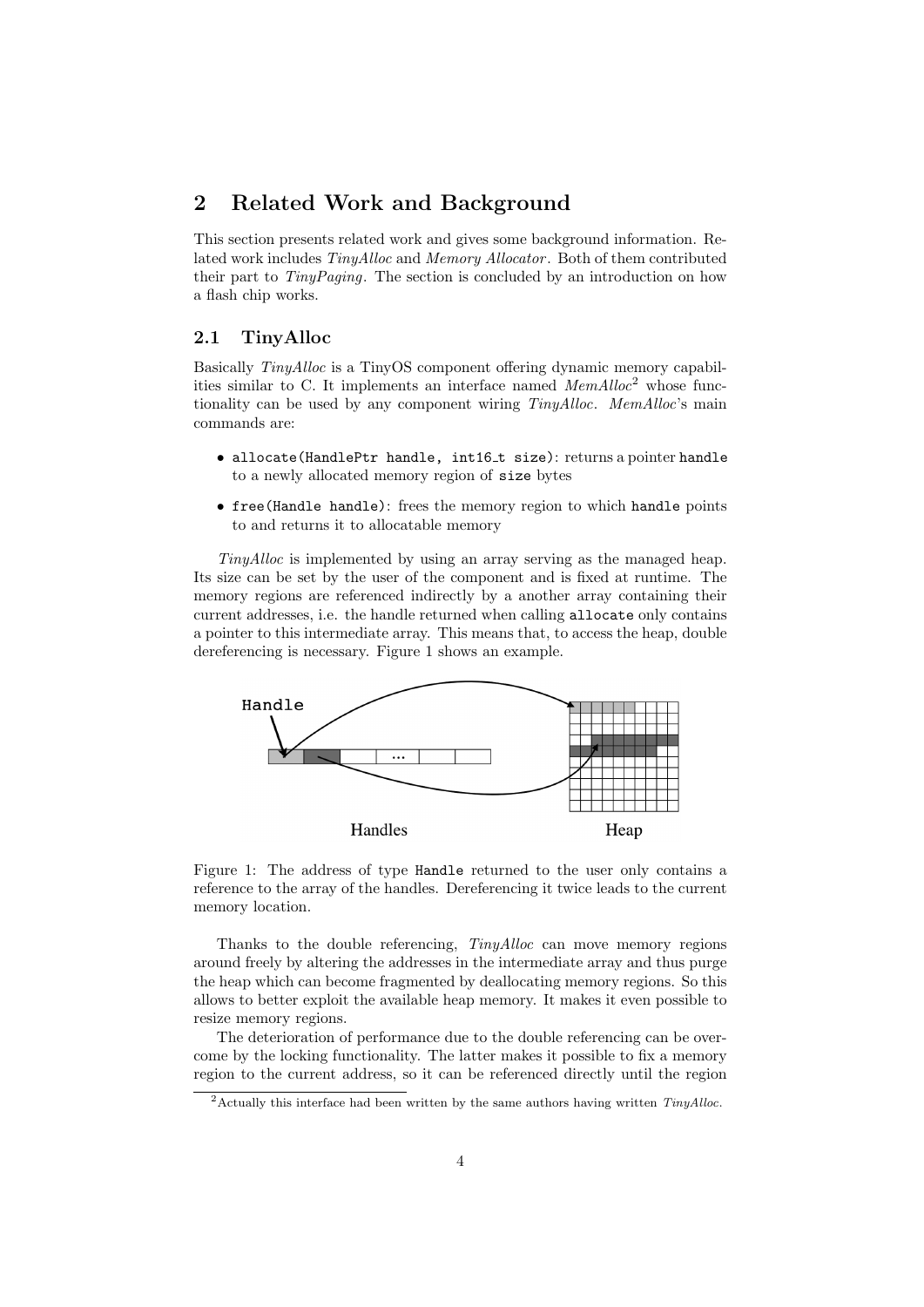is unlocked again. This, on the other hand, constricts the relocation of the memory regions.

All commands taking up longer time are implemented in split-phase fashion to not use up too much computing time without interruption<sup>3</sup>. The disadvantage for the user of the component is that he cannot use the memory region right after the allocate command but has to wait until the corresponding event is signaled. This makes it slightly more complicated.

Another drawback is that the size of the array containing the handles has a fixed size. This implies that the number of memory regions that can be allocated is restricted. Furthermore, TinyAlloc has been developped for processors without memory allignment, this might cause problems on several platforms when dealing with 16 bit integers.

Summing up, it remains to be said that  $TinyAlloc$  is a good solution when wanting to dynamically allocate large structs, but it is not suited for smaller chunks of memory. The reason for that is the relatively large overhead per allocated memory region: 2 bytes for the entry in the indirection array and 2 bytes for keeping the size<sup>4</sup>. An additional eighth of the heap size is needed to keep track which bytes are used and which ones are still free.

#### 2.2 Memory Allocator

The TinyOS component Memory Allocator aims at providing additional capacity for applications requiring more memory than RAM is physically available. To achieve this, it uses some kind of paging algorithm which swaps in and out pages. The developer wiring Memory Allocator can define the page size, the memory occupied in RAM and the amount in EEPROM<sup>5</sup> by altering parameters in a config file.

To use this statically allocated space, the Memory Allocator provides an interface offering the following major commands:

- requestMemory(): returns a handle of type VMHandle to a page in RAM, i.e. it allocates a memory region in the size of a page as defined which the user can now freely, to store data in it
- releaseMemory(VMHandle page): releases the page the handle page points to, i.e. that memory can be used again when a new page is allocated
- memoryUse(VMHandle page): ensures that the page page is loaded into physical memory, i.e. it swaps in the page if it is currently located in EEPROM

The pages are allocated in RAM, but if this space is used up Memory Allocator swaps out a page (selected according to a policy) to make allowance for a new page. Since the user does not know which pages are swapped out, he needs to call memoryUse everytime before accessing data managed by the Memory Allocator. This forces him to wait for the corresponding memoryUseReady(VMptr

<sup>3</sup>Some are even split several times.

<sup>&</sup>lt;sup>4</sup>This is stored in first two bytes of the allocated memory region in the heap itself.

<sup>&</sup>lt;sup>5</sup>The space in memory and the swap space in EEPROM have to be multiples of the page size.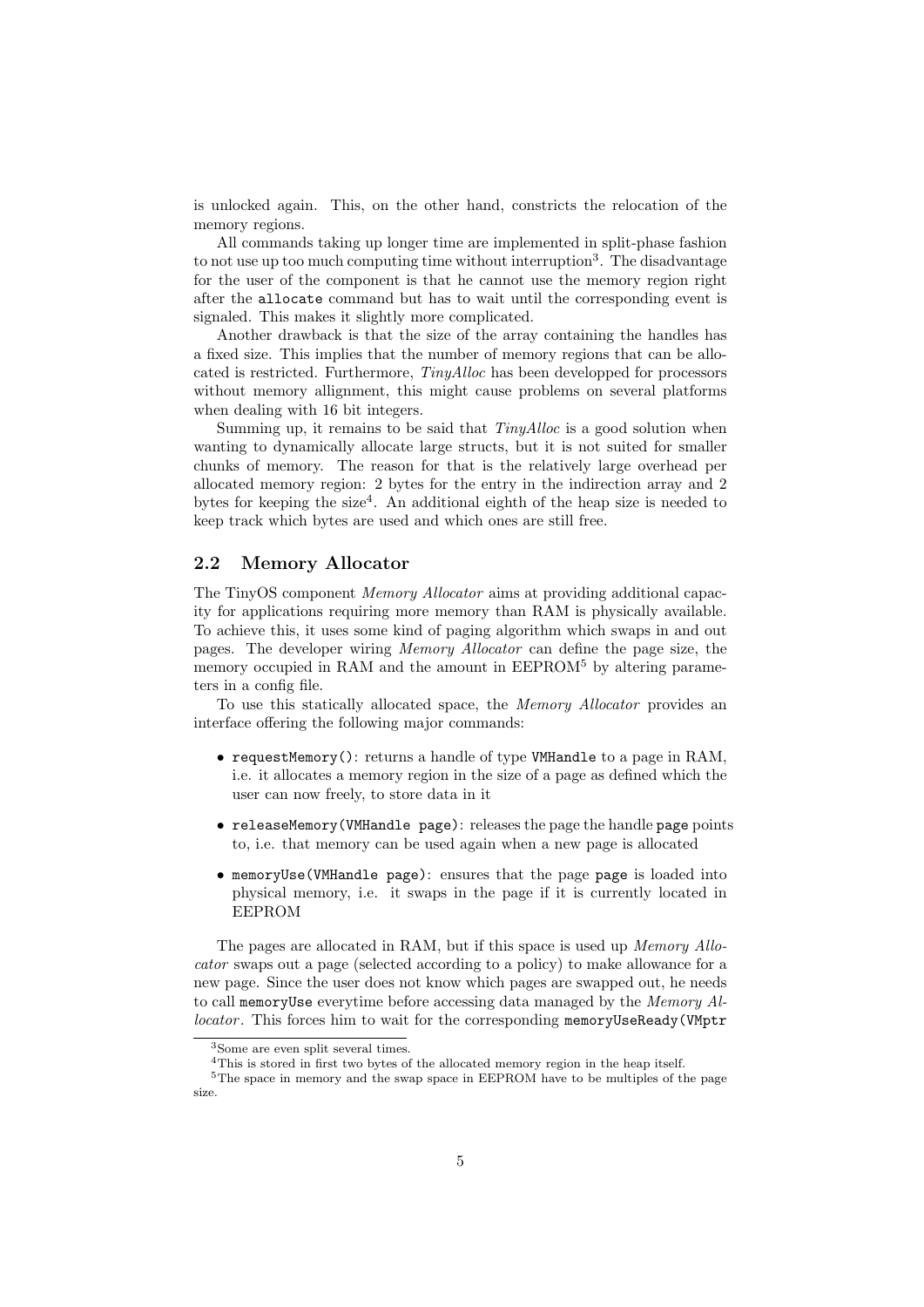Mptr) event to know at which location in RAM that page currently is (stored in Mptr).

Memory Allocator comes with three different policies from which the user can select one in the config file: first-in-first-out FIFO, least-recently-used LRU and least-frequently-used LFU. The data to enable these policies is kept in the background with low overhead and is based on the calls of the memoryUse command. In case of the former two policies, namely FIFO and LRU, the developer can be sure that a page remains some time in physical memory. The latter, LFU, forces the user to call memoryUse everytime another page has been accessed in between because it could already have been swapped out again.

Although this component allows to make use of the additional storage space in EEPROM, it is only suited for a narrow range of applications due to several reasons: Firstly, Memory Allocator requires from the user to call a command and to wait for an event everytime a page is accessed, i.e. there is no locking mechanism forcing the component to keep a certain page in RAM. This is impractical for applications with complex control flow. Secondly, the page in which the desired data is stored has to be known and therefore kept by the user. This allows to store data which is needed complementarily in the same page, but the downside is the additional overhead of selecting the right page.

Apart from all that, it is not finished yet<sup>6</sup>. The two critical parts, loading data from and storing data to secondary storage, are not implemented.

#### 2.3 Flash chips

Working with flash chips is slightly more complex than with RAM because they represent two different types of storage and therefore have different characteristics. Most of today's flash chips are Electrically Erasable Programmable Read-Only Memory, shortly EEPROM[3]. Relating their properties to RAM, this means:

- They are basically read-only, but in contrast to pure ROM's or EPROM's[4] it is possible to electrically erase them. Their advantage is that information is non-volatile.
- Accessing them is significantly slower than accessing RAM, though they are still faster than hard disks in terms of access/seek time.

This means we can use them as secondary storage, but they really have to be treated differently to RAM. Concretely, before writing to the flash chip, the partion to which one intends to write, needs to be erased first. After erasing, writing is possible once. Sadly, there is one more restriction: the size of the partion to be erased is not arbitrary, but dependent on the chip. All chips are divided into a number of pages where one page represents the smallest amount that can be erased. So, this not only limits the size but also gives borders on the regions that can be erased.

A variety of chips with different properties are on the market today and still many of them are fitted to sensor nodes. But only a few offer the possibilites to implement TinyPaging for the following reason: They have page sizes of 8kBytes and more, i.e. the smallest unit that can be erased is 8kBytes. Swapping in and

 ${}^{6}$ It probably will never be finished, because there has not been any update since 2003.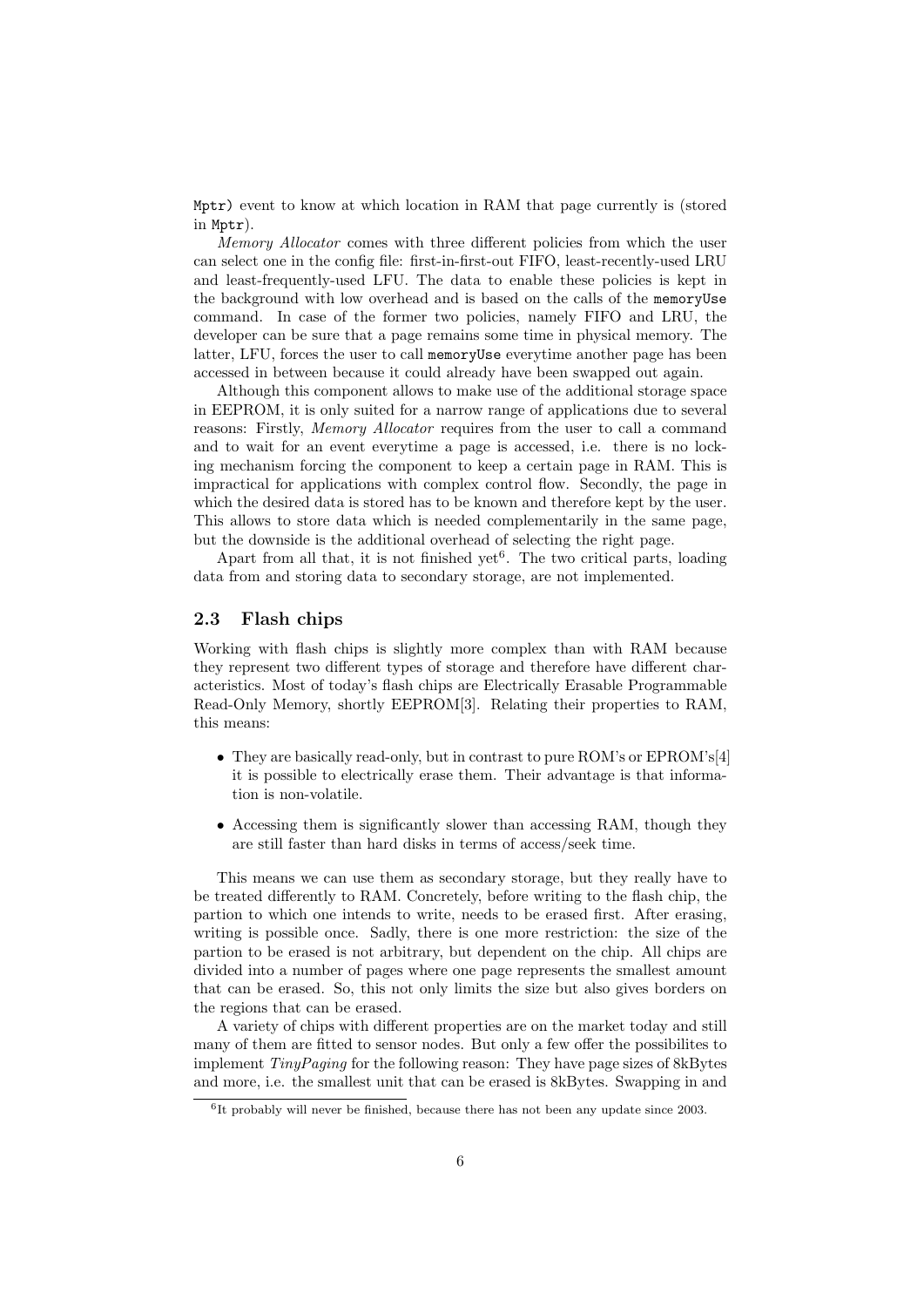out pages of this size is absolutely impractical since this is about the size of the entire RAM. Fortunately, the flash chip fitted on the sensor node I am working with, called  $TinyNode\ 584[7, 8]$ , does not have these limitations. It is fitted with the so-called  $AT45DB[9]$  having a page size of 264 bytes which makes it ideal for the intended purpose.

Despite that, this EEPROM chip is not as fast as a RAM chip, so we still need to ensure that it is used as rarely as possible. Operations in RAM take normally a few nanoseconds whereas operations involving the EEPROM need several milliseconds.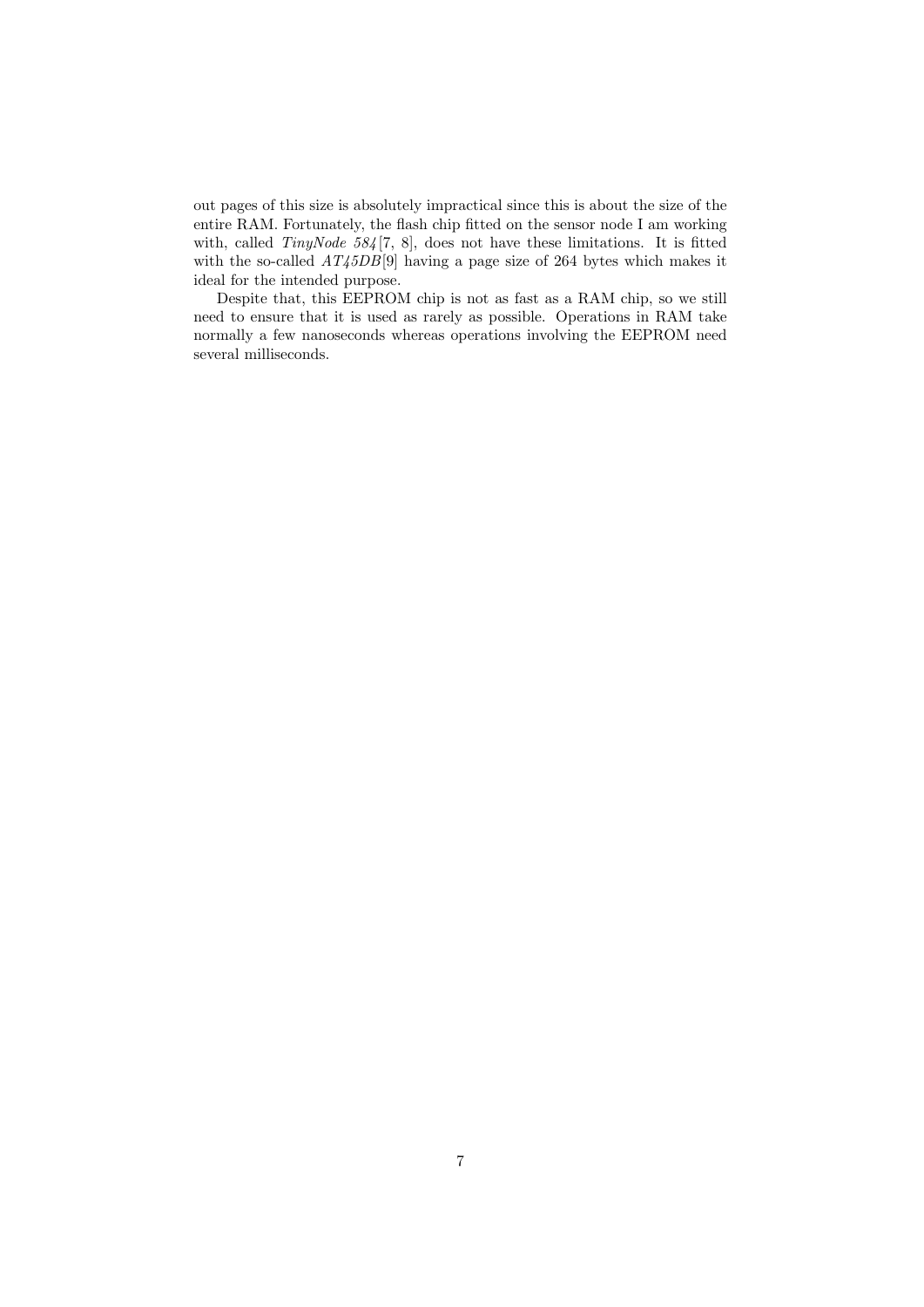## 3 TinyPaging

In this section, you will be presented the actual implementation of  $TinyPaqina$ . There are three main parts: Firstly, you will be given some basic considerations outlining the main concepts. As a second point, TinyPaging is described from a user's point of view and finally, we will look under the skin and reveal how it is actually implemented. Please note that each of these three subsections presumes the knowledge of the preceding one.

#### 3.1 Basic considerations

As mentioned in the task description,  $TinyPaging$  pursues mainly two goals: Providing dynamic memory-like capabilities and increasing the amount of available memory by making use of the flash storage. Thinking back to the two components presented in the previous section, TinyAlloc aims at the first goal and Memory Allocator provides means for the second. What TinyPaging now does is it combines the concepts applied in these two components.

The idea of pages, as it is employed in the *Memory Allocator*, as the unit to be swapped in and out, has been adopted by TinyPaging. Remembering what has been explained in section 2.3 on flash chips, each chip has a lower bound that limits the minimal amount of memory being erased at once. So, what we have here is a natural fit and we can exploit this given partitioning of the chip for the swapping, i.e. the size of a swap page matches the page size of the chip. Due to this, we do not need to erase, write and read more than we really want to.

Thinking of dynamic memory from the olden days<sup>7</sup>, it basically consisted of two functions: alloc(size) and free(pointer). These also are the main commands  $TinyPaqing$  provides, and as  $TinyAlloc$  supplies them as well: two functions which are simple to use but offer a lot of possibilites to the user.

Another concept applied in *TinyAlloc* is double referencing, i.e. indirect dereferencing involving an additional array which allows to move around blocks within the heap itself.  $TinyPaging$  does not use this concept, but uses virtual adresses instead. This means when the user allocates a new memory region, he is returned a virtual address. Before using this virtual reference, he needs to call a dereferencing function taking the virtual address and returning the current physical address which can change over time, i.e. when the page on which the region is placed has been swapped out and in again. Using such virtual addressing has advantages over the double referencing approach:

- There is no need for an additional intermediate array which saves a lot of space because this array contains a 16 bit pointer for each memory region, independent from being in use or not.
- There is no artificial upper bound in the number of memory regions that can be allocated as there is when using an intermediate array. The reason for this is simple: The array size is fixed at compile time but there needs to be an entry for each allocated memory region.

 ${}^{7}$ By this sarkastic expression, I mean the time before garbage collection came up, when dynamic memory looked the way it is still used in C and C++.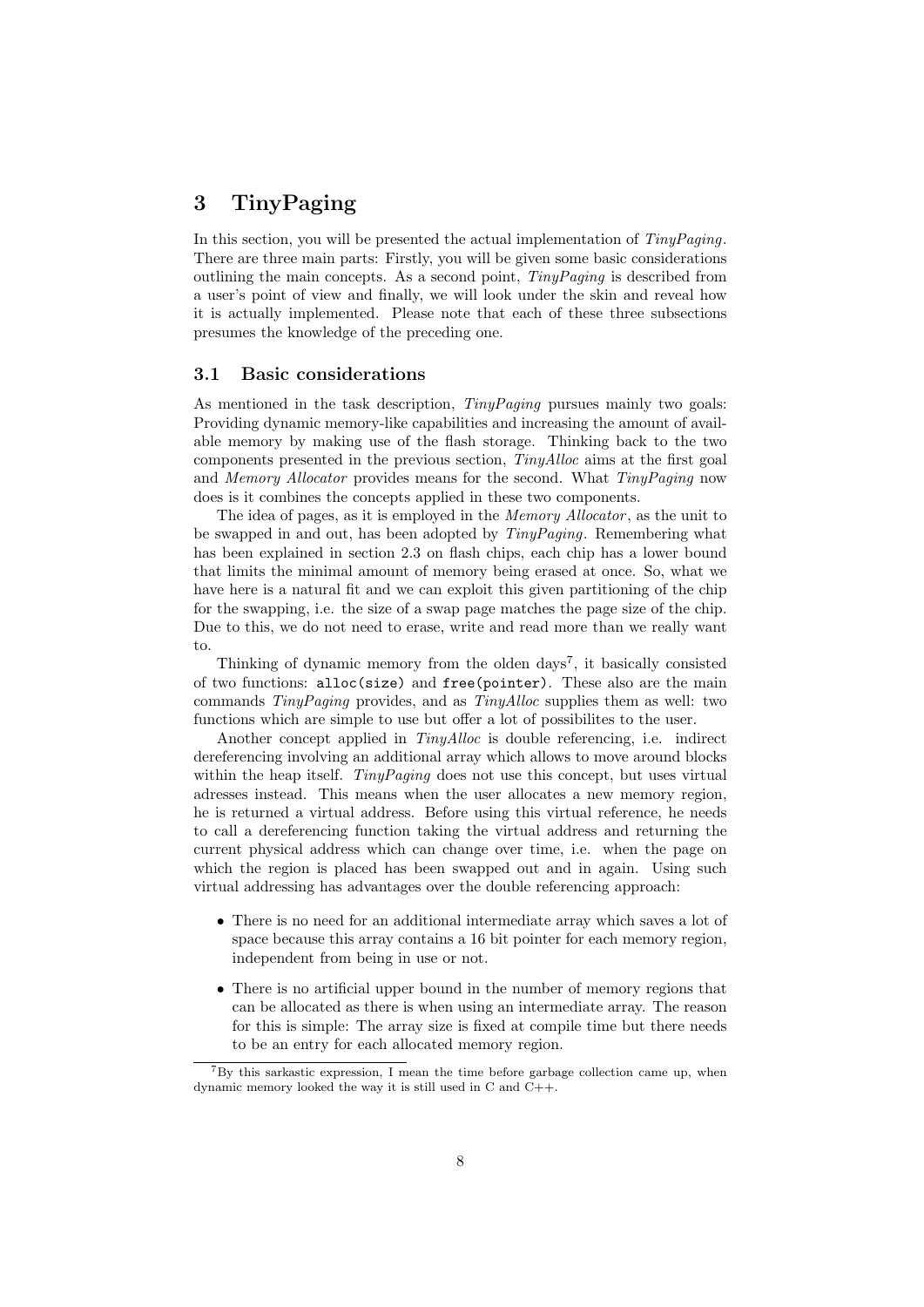As you might have guessed, there is a shortcoming as well: To figure out the current physical address of a memory region, calling a dereferencing function is necessary. This is not as quick as the double dereferencing, but there is no way to by-pass this because it might be necessary to swap in the page on which the memory region is located first. To overcome this, the user is provided a locking/unlocking functionality allowing to freeze a memory region to a certain physical address. This means he can use the physical address from now on to directly reference the region. This not only makes it easier to access a dynamically allocated chunk but also a lot faster. The number of locks is limited to keep some space for swapping in and out pages and therefore allow access to unlocked memory.

Apart from these functional requirements, there are non-functionals as well: The entire component tries to use as little physical memory as possible but does also take time efficiency into consideration. It has been tried to find a good balance.

#### 3.2 From a user's perspective

This subsection explains the component from a user's point of view, i.e. lists all commands provided by the component and all events that need to be implemented. Apart from a description of the functionality, it also gives some background knowledge to an extent it might help the user to understand how to use it.

#### 3.2.1 Getting started

Please note that  $TinyPaging$  only works with the  $AT45DB$  flash chip so far. If your node is fitted with another flash chip, you cannot use it. See section 4 on further work for more information.

The component *TinyPaging* consists of four files / parts:

- Paging.nc: contains the interface Paging which is provided by  $TinyPag$ ing and has to be used by components wanting to make use of the supplied functionality
- Paging.h: contains the declaration of the virtual address type VAddr returned by the allocation command and also defines the invalid virtual address INVADDR, i.e. instead of null or void, TinyPaging uses its own invalid address
- TinyPagingM.nc: contains the module, i.e. the entire implementation of the Paging interface
- TinyPagingC.nc: contains the component, i.e. the wiring of the different parts of TinyPaging

To use *TinyPaging*, wiring the component itself, TinyPagingC, is required. The functionality can be accessed by using interface Paging in the own module and wiring the interface to the component itself: MyModuleM.Paging -> TinyPagingC.

There are a few parameters in the header file Paging.h that need to be set beforehand: PAGES IN defines the number of pages that can be swapped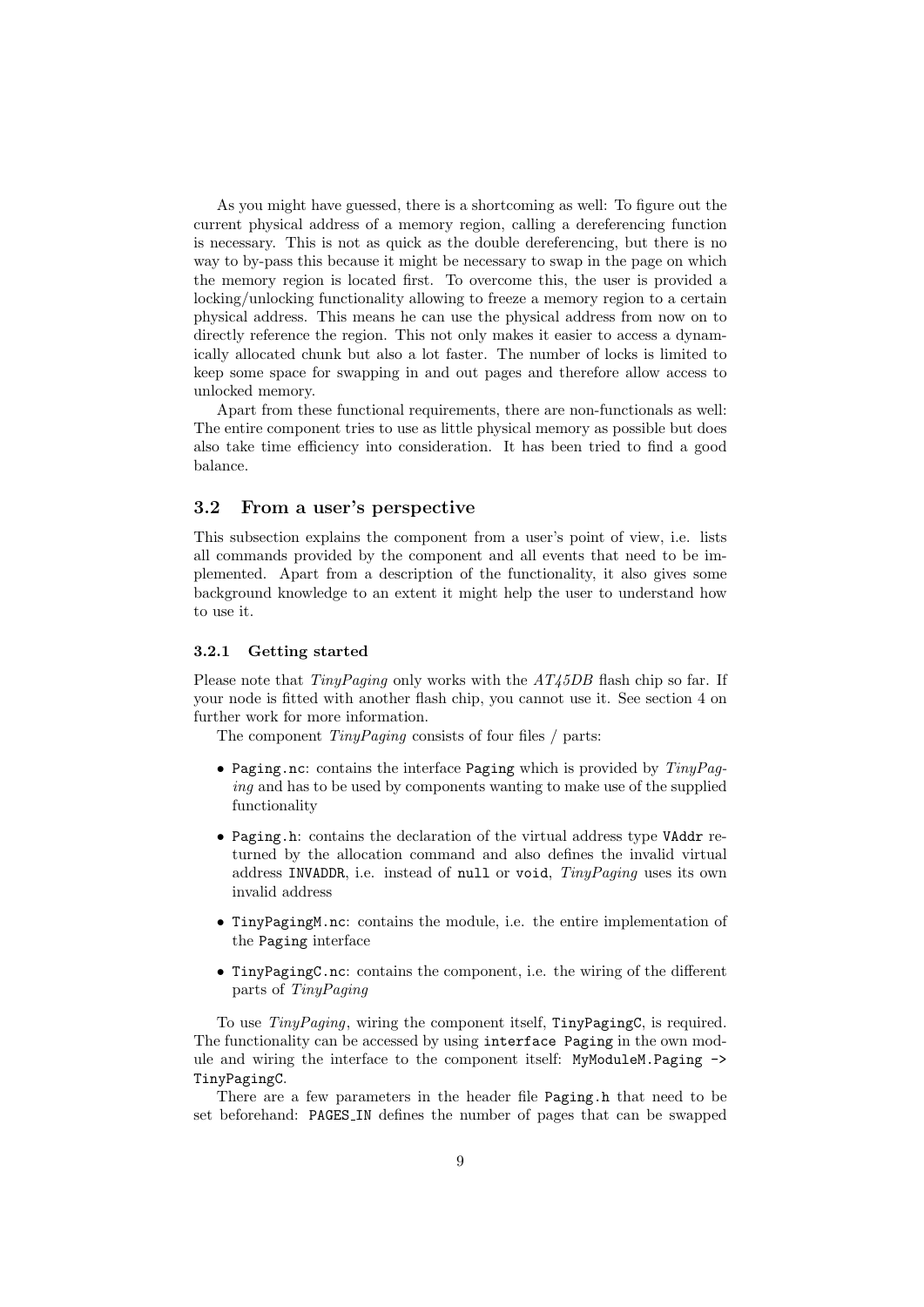in concurrently, whereas PAGES TOTAL specifies the overall number of pages. This has to be greater than PAGES IN but less than 256. When setting these constants, take into consideration that one page offers 232 bytes of memory but uses 266 bytes in RAM<sup>8</sup>. The third parameter, BASE PAGE, defines the first page on the chip being used for storing the pages in EEPROM, i.e. it uses the pages [BASE PAGE,BASE PAGE+PAGES TOTAL-1]. If you are not using the flash chip for storing other information, 0 is the right choice.

#### 3.2.2 Functionality

As mentioned, TinyPaging provides its functionality through the interface Paging which arose concurrently to the rest of the component. The offered commands are as follows:

- result\_t alloc(uint8\_t size): Allocates a chunk of memory of size bytes. An allocateComplete event is signaled as soon as the memory region is ready for use.
- result\_t deref(VAddr addr): Dereferences the memory region starting at virtual address addr. A derefComplete event returns the current physical memory location.
- result\_t free(VAddr addr): Frees the memory region that has been allocated at virtual address addr. Completion of the operation is signaled by a freeComplete event.
- result\_t lock(VAddr addr): Locks the memory region allocated at virtual address addr to a fixed physical address. This allows to use it without the need of dereferencing virtual addresses. A lockComplete event signals the physical address.
- $\bullet$  result\_t unlock(VAddr addr): This is the counterpart to the lock command. It releases a lock and therefore allows the region to be swapped out again. This operation is not split-phase, i.e. there is no according event.

The following events are signaled:

- void allocComplete(VAddr addr, uint8\_t\* phy, result\_t success): Signals a completed alloc operation. addr contains the virtual address at which the allocated chunk can be found by using deref. phy contains the current physical address at which it can be used momentarily.
- void derefComplete(uint8\_t\* phy, result\_t success): Returns the current physical address phy to the corresponding virtual address asked for by using the deref command.
- void freeComplete(result\_t success): Signals a completed freeing request.
- void lockComplete(uint8\_t\* phy, result\_t success): Such an event is signaled in case of a completed locking operation. phy contains the physical address at which the given virtual address is locked.

<sup>&</sup>lt;sup>8</sup>These values are  $AT45DB$  specific. For an explanation see section 3.3.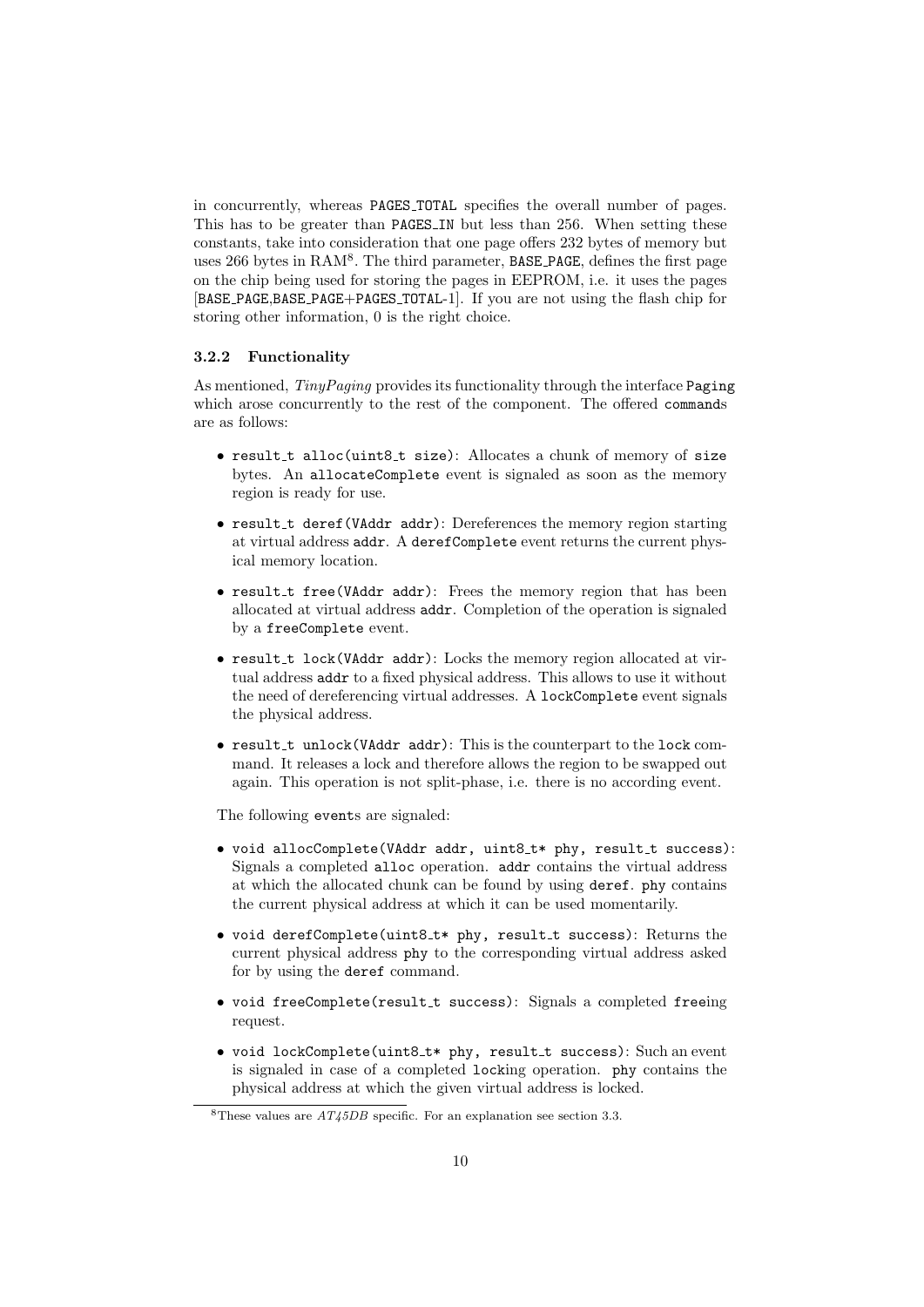#### 3.2.3 Policy

 $TinyPaging$  applies some principles which, if you know them, you might be able to exploit and therefore make the component perform their actions quicker:

- Pages are swapped in and out according to the least recently used, LRU, principle. A list is kept in the background keeping track of each page access and moves a page at the beginning of the list whenever a new chunk is allocated on it, a memory region is dereferenced or freed or a lock is aquired or released<sup>9</sup>. Whenever swapping out is necessary, i.e. there is no empty slot available in RAM, the least recently used page not helding a lock is selected.
- New memory regions are allocated on the most recently used page having an unused chunk of approriate size, i.e. a chunk at least as large as required. This chunk is selected according to the first-fit principle. If no swapped in page offers a chunk of this size, all pages being swapped out are checked. For this, no swapping in is necessary, unless a suitable page is found, since the size of the largest free chunk is stored. If this fails as well, a new page is allocated.
- If a page contains no more memory regions, i.e. all allocated regions on this page are freed, it will be deallocated.
- Locks apply to an entire page, not just to the passed memory region. Whenever a lock is granted, the entire page stays swapped in until the lock is released. To cope with multiple locks on the same page, but different memory regions, they are additive, i.e. a counter is incremented for each lock aquired and decremented for each lock released. A counter value of 0 means that the page is not locked and therefore can be swapped out. To always be able to swap in and out pages, at least two pages have to be unlocked at any point in time.
- Allocated memory regions are 2 byte aligned, i.e. the starting address of each chunk is even. This makes working with 16 bit integers possible. Even though a uint 8 t  $*$  is returned, this can be cast to uint 16 t  $*$  or any other pointer type: (uint16\_t \*)pointer\_to\_cast
- Each operation needs to swap out at most one and to swap in at most one page. On the reference system, the TinyNode 584, swapping out one page and swapping in one page takes about 32 ms. This means that you can expect each command to signal completion within 32 ms in the worst case, but in the average case it is way faster because the execution time heavily decreases if no swapping is required. You can derive from what you have read in this section when a swapping operation might be necessary, i.e. it also largely depends on PAGES IN.
- *TinyPaging* can perform at most one command concurrently, i.e. it is not possible to post a further request while waiting for the event of the preceding command. A FAIL will be returned by the command.

<sup>9</sup>Counting unlocking as a page access is done to maintain consistency. It could as well be omited but it will probably not change much since unlocking is mostly done after using the page.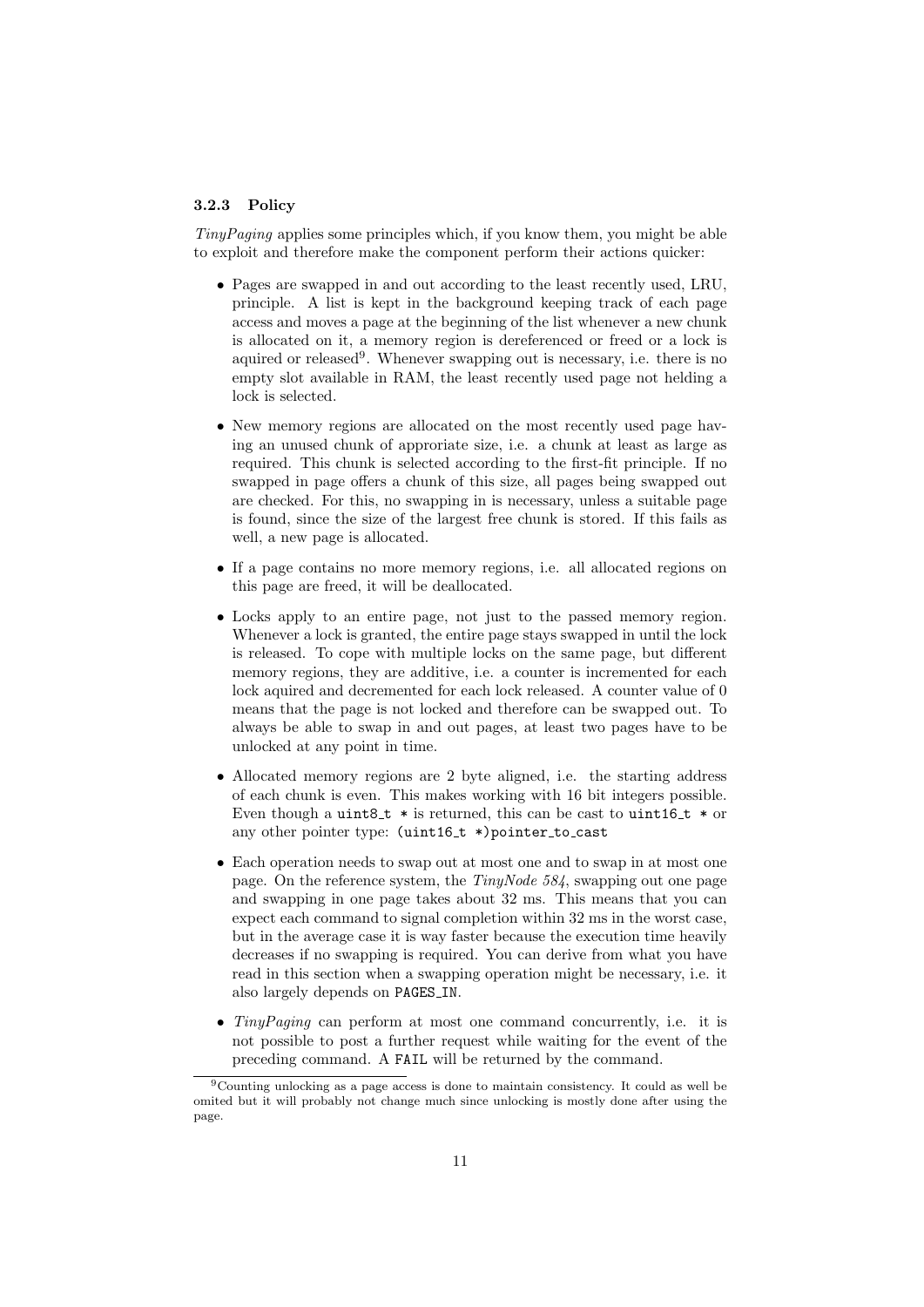• When calling a command and SUCCESS is returned, the execution is feasible. This means that  $TinyPaging$  checks if the execution is feasible, e.g. in case of an allocation request if there is a chunk of appropriate size available or a new page can be allocated, and chooses the return value based on this<sup>10</sup>. In case of **FAIL**, the user can be sure that his request cannot be executed and does not have to wait for the signaled event. The success parameter of the different events is set to FAIL if something went wrong in the communication with the flash chip, but this is very unlikely.

#### 3.3 Under the skin

This section reveals the implementation details of TinyPaging. It explains the data structure on which the component is based. According to the famous guideline "If your datastructures are good enough, the algorithm to manipulate them should be trivial" there should be no need for explaining the algorithms. Additionally, you can also look at the code which is extensively commented. This section is concluded by a short outline on how it has been tested.

#### 3.3.1 Data structure

The main elements of the data structure are two structs: PageStatus and Page. An instance of PageStatus exists for every page, independent from being allocated or not, and from being swapped in or out. These are stored in the allPages array. Its declaration looks as follows:

```
PageStatus allPages [PAGES_TOTAL];
```
PAGES TOTAL, as you might remember, represents the overall number of pages that can be allocated. The PageStatus struct is defined as follows:

```
typedef struct {
        InPagePtr loc;
        uint8_t free;
} PageStatus;
```
This very simple struct only needs 16 bit for each page. loc stores the current location where this page is swapped in. If it is currently swapped out, its value is set to INVALID<sup>11</sup>. Its type, InPagePtr, is defined as  $uint8_t$  and shall emphasize that it points to a location of the inPages array which you will encounter below. free contains the size of the largest free chunk in the page, i.e. we can figure out, just by checking this value, if it is possible to allocate a new memory region of a certain size.

This is a crucial point of the entire data structure, so let me elaborate on it: Each time a chunk is allocated or deallocated, we have to calculate the size of the largest consequtive free memory region of the page. This forward calculation may seem useless because it might never be used, but it has one very big advantage: It allows to balance the execution time of the operations. When looking at  $T_{inu}$ *Alloc*, one sees that it always scans the entire array to find a suitable region. Now, let's imagine,  $TinyPaging$  would do this the same

 $10$ Note the difference from other components which take the request, return SUCCESS by default and check for feasibility afterwards.

 $^{11}\!$  INVALID is a constant with value 255.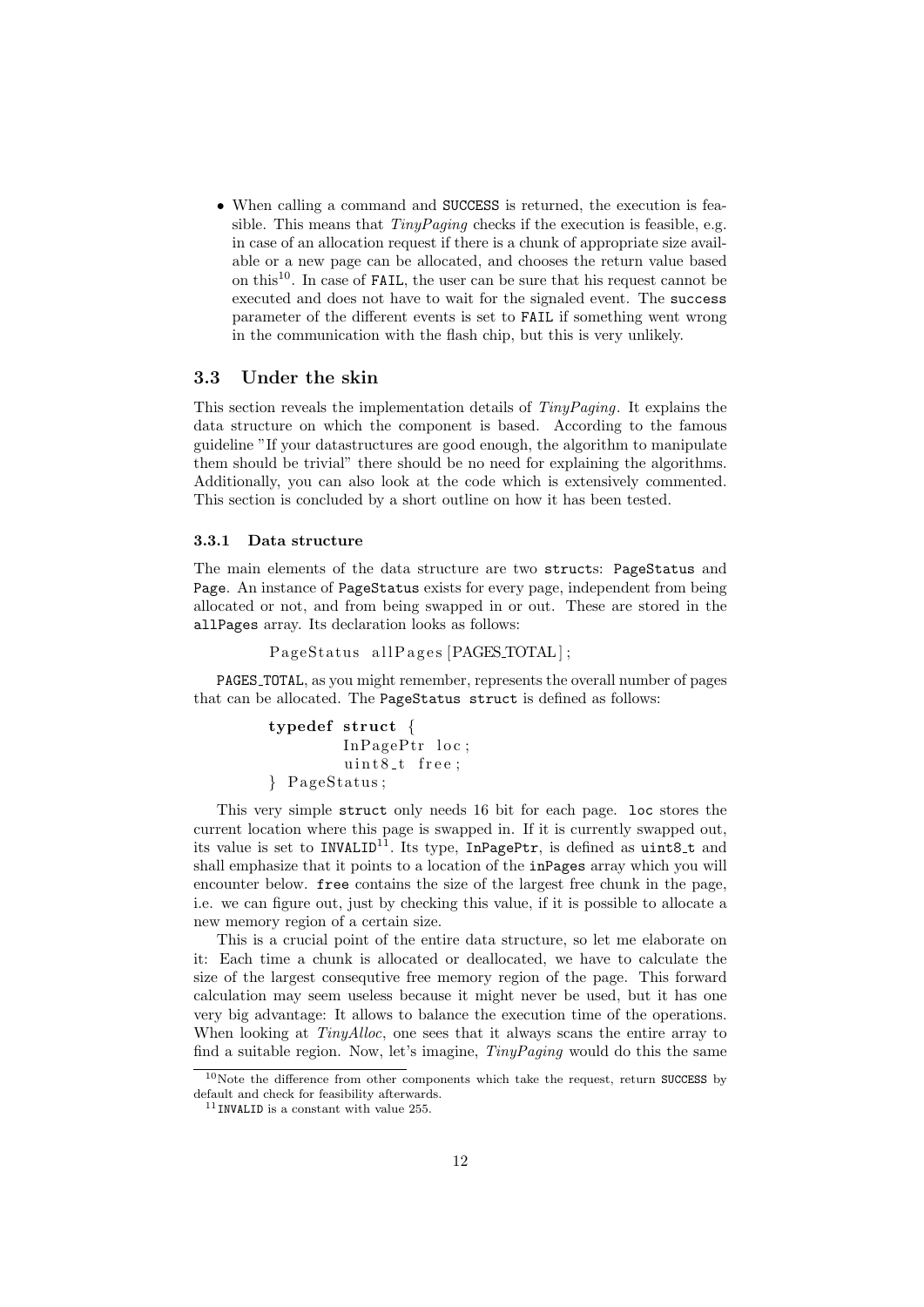way: We had to check a bunch of pages, some of them are even swapped out. Swapping in dozens of pages just to see that there is no space left, can result in a delay of several seconds. By forward calculation on the other hand, which is done when the page is in RAM anyway, we can perform this very quickly and need to do at most one calculation per operation. As you can see, this allows more constant response times, because we have all the values ready to go, when we need them - also for the pages which are currently swapped out.

Now, let's take a look at the data structure keeping track of the pages in RAM. As mentioned at the beginning of this section, this is the second major point. For each available slot, an instance of Page is created, which are all stored in the inPages array. Its declaration looks as follows:

Page inPages [PAGES\_IN];

PAGES IN is set in the Paging.h header file and defines the number of pages that can be swapped in concurrently. The Page struct is defined the following way:

```
typedef struct {
        PagePtr page ;
         uint8_t locks:
        InPagePtr lessRU ;
        InPagePtr moreRU ;
         uint8_t data [PAGE_DATA_SIZE];
         uint 8_t mask [PAGE_MASK_SIZE+1];
} Page ;
```
As you can see, this struct is much more extensive. It takes 266 bytes each as it is configured for the  $AT45DB$  chip. Its first member, page, is the counterpart to loc of the PageStatus struct, as is PagePtr to InPagePtr. page contains the location of the page in the allPages array, whereas loc links to the current location of the page in the inPages array.

locks represents the number of locks currently granted for this page. As described in section 3.2.3 on the policy, locks always apply for the entire page. As long as this lock counter is greater than 0, the page remains swapped in at the same location and therefore also keeps its physical address. This allows to directly reference the memory regions it accomodates.

To make allowance for the least recently used policy, it is necessary to keep track of the order in which the pages have been accessed. This only applies for the pages swapped in. lessRU and moreRU do exactly this: They build a doublylinked list where lessRU contains the page which has been accessed before and moreRU stores the page having been accessed more recently. Furthermore, there are two global variables named leastRU and mostRU storing the head and the tail of the list. In which case they are altered is described in section 3.2.3.

The memory regions returned to the user point to the data array, i.e. all the user data is stored in this array. This is exactly the same way as it is done by TinyAlloc: A statically allocated array from which the user can dynamically request chunks of memory. Keeping track of the used and free bytes of the array is the mask's purpose. For each byte  $i$  in the data array, the corresponding bit  $i$ of the mask is set to 1, if the byte is already part of an allocated memory region. Therefore, the size of the mask is defined to be one eighth data array size, i.e.

 $PAGE\_DATA$  SIZE =  $PAGE\_MASK$  SIZE << 3: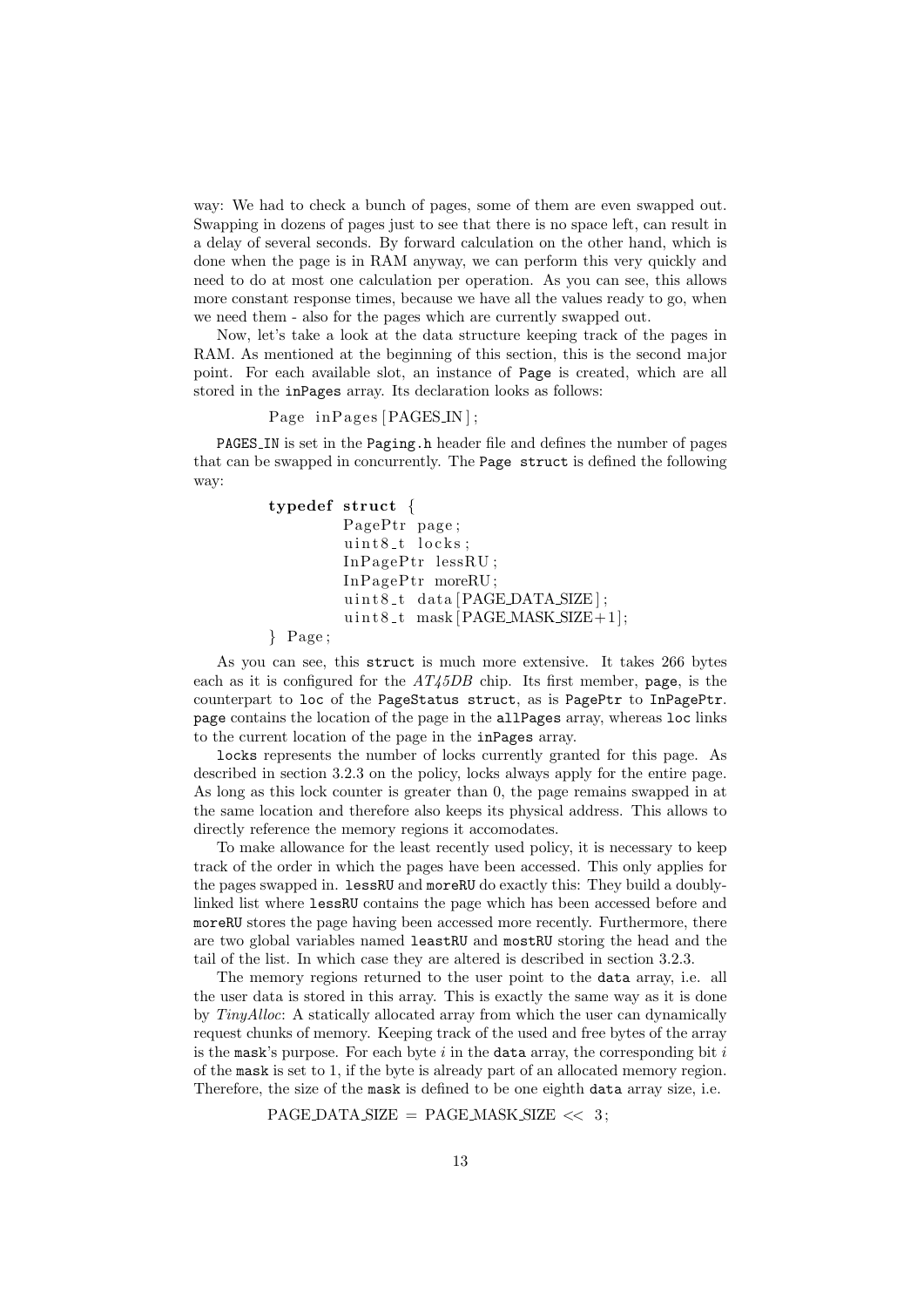Sadly, keeping the occupied bytes is not enough. Freeing a memory region requires also to know the lengh of it. Fortunatly, due to the 2 byte alignment, we can store this information in the mask as well: To attain such an alignment, it is enough to define all allocated memory region to be of even  $size^{12}$ . What  $TinyPaging$  now does, it sets the last bit of the mask belonging to a memory region to 0. Since we know that an odd byte cannot be free if its predecessor is used, this clearly denotes the end of a memory region.

One final remark: In order to provide even addreses to the user, the data array itself has to start at an even address. This is not inherently given as it is defined as an array of uint8\_t. Suming up the struct size we get 265 bytes which means that each second struct starts at an odd address. To overcome this, the mask size is incremented to get to an even number an therefore guarantee even starting addresses. An even starting address of the first struct is achieved by inserting a dummy variable right before of type uint16\_t.

#### 3.3.2 Swapping pages in and out

The preceding section has covered the data structure used for storing information in RAM. This section describes data structure for storing data in EEPROM.

As you have read in the policy (section 3.2.3), swapping in a page is neccessary when

- either not enough space is left on the swapped in pages to carry out an allocation request, but there is a page currently being swapped out which has enough space left,
- or a derefering, freeing or locking request refers to a chunk of memory currently being swapped out.

In most cases swapping in a page is preceeded by swapping out another page first, because all slots are already occupied by a page<sup>13</sup>. It might happen that a slot is empty in the rare case that all allocated memory regions of a page had been freed and therefore the entire page has been deallocated.

There are two questions that need answering: What and where to swap out? Answering the first one is easy: All that needs to be stored in the EEPROM is the data and the mask. Any other information either becomes irrelevant, such as the number of locks which are 0 for obvious reason, or remain in RAM for faster access, such as the size of the largest free chunk of the page.

Now, where does TinyPaging store this information? All pages have a unique number given by their position in the allPages array. And, as you have seen in section 2.3 on flash chips, the EEPROM also has pages which are numbered. So, each page as it is defined by  $TinyPaging$  is stored on a page of the flash chip. To exploit this natural fit as much as possible, the largest page size has been chosen such that data and mask still fit in one page of the EEPROM.

The  $AT45DB$  is partitioned in pages of 264 bytes, i.e. we cannot erase smaller units and therefore not use smaller page sizes. Larger page sizes, if they are multiples of these 264 bytes, would be possible but erasing, writing and reading larger units makes it less responsive. So, the best approximation is 232

<sup>12</sup>When the user requests a chunk of odd size, it is just incremented.

<sup>&</sup>lt;sup>13</sup>Remember: There are PAGES<sub>IN</sub> slots but PAGES<sub>IOTAL</sub> pages.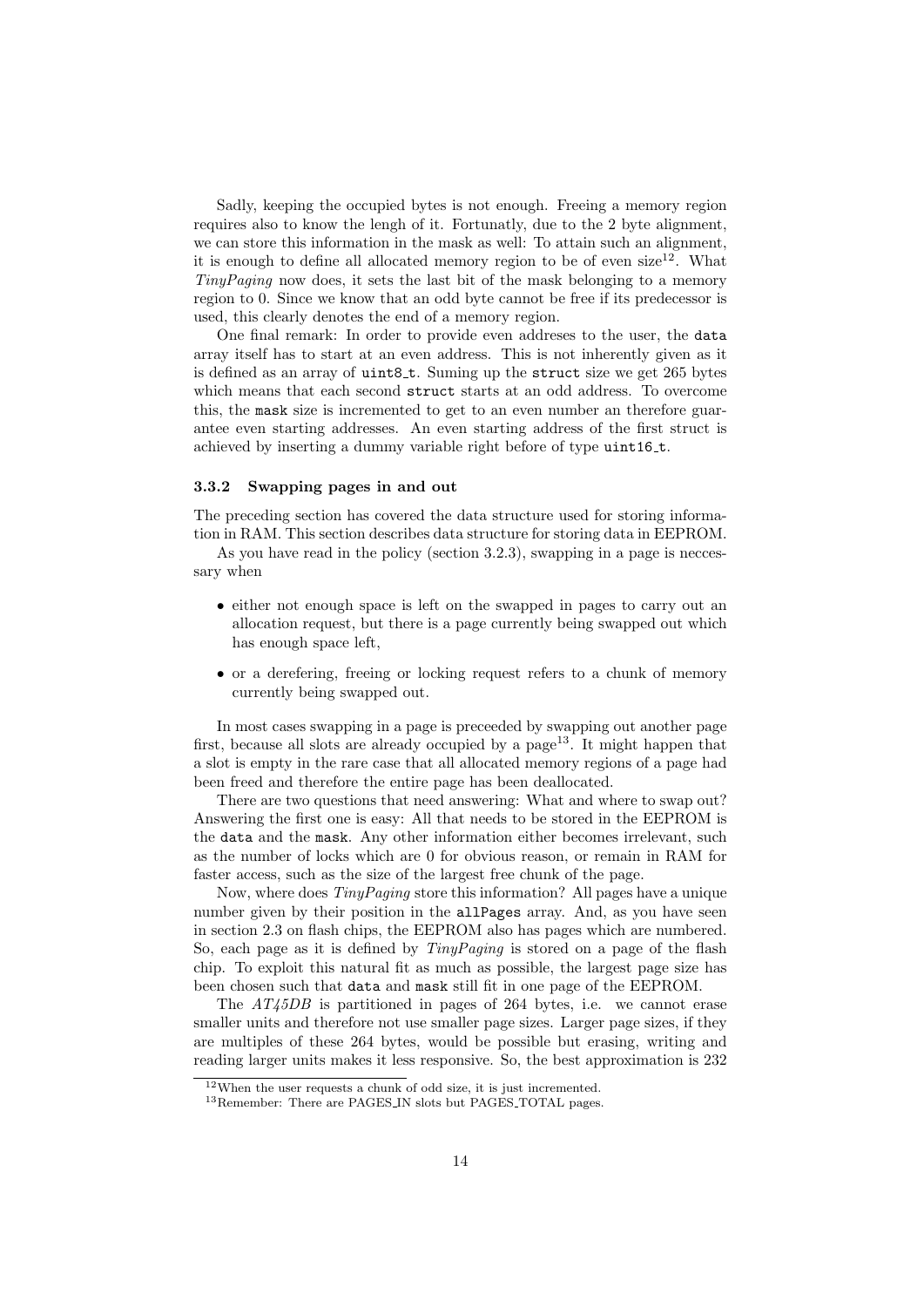bytes for the data and an additional eighth, concretely 29 bytes, for the mask. Summed up, this allows to use 261 bytes.

Two comments concerning the storage of the pages in the EEPROM: Since TinyPaging might not be the only component of your application that makes use of the flash memory, you can define the first page being used by setting the parameter BASE PAGE in the header file Paging.h. See also section 3.2.1 on this. Another thing to notice is that although  $T_{iny}$  paging never uses more than PAGES TOTAL - PAGES IN pages concurrently on the flash chip, it does not exploit this fact but uses PAGES TOTAL overall. This simplification saves memory in RAM and makes it faster which, I thought, is more important than saving space in EEPROM which is rarely fully used.

Let's have a closer look at these *virtual addresses* used by *TinyPaging*. Looking at the type definition, we see that these are unsigned 16 bit integers, uint16<sub>-t</sub>, which allow to address up to  $64$  kBytes of memory. This is not fully exploited. The virtual address is logically divided into two parts: The first 8 bits determine the page number on which the chunk belonging to this address has been allocated, i.e. they give the position of the page in the allPages array. Within this page, the second 8 bits determine the start byte in the **data** array.

Based on this, we can calculate the amount of addressable memory: Theoretically, 256 pages were possible. Due to several reasons, one number has to serve as the invalid number, also referened as INVALID. 255 pages of which each of them offers 232 bytes of memory results in an overall storage capacity of 59,160 bytes.

#### 3.3.3 Testing

Testing turned out to be quite difficult as the TinyOS simulator TOSSIM [10] does not support the flash properly. TinyPaging uses a certain part of the TinyOS library which has been specifically designed for the AT45DB flash chip. This produces a segmentation fault everytime it is called by the simulator. Thus, I had to test in two stages: As a first step in the simulator (without testing the swapping functionality) and then directly on the node.

For testing in the simulator, I have written a simple application called PagingTest. It allows to define a certain sequence of operations that are executed. After each step, apart from the result itself, the current status is printed to the console including the number of allocated and locked pages, the current list to comply with the LRU policy, the mask of the most rececently used page, etc. Since there is no test oracle, the results have to be verified by hand.

Testing on the node itself was tedious since the output options are limited to three leds. To by-pass this limitation, I have written several test cases consisting of a number of operations which test for their correctness and then output the result by setting the leds appropriatly.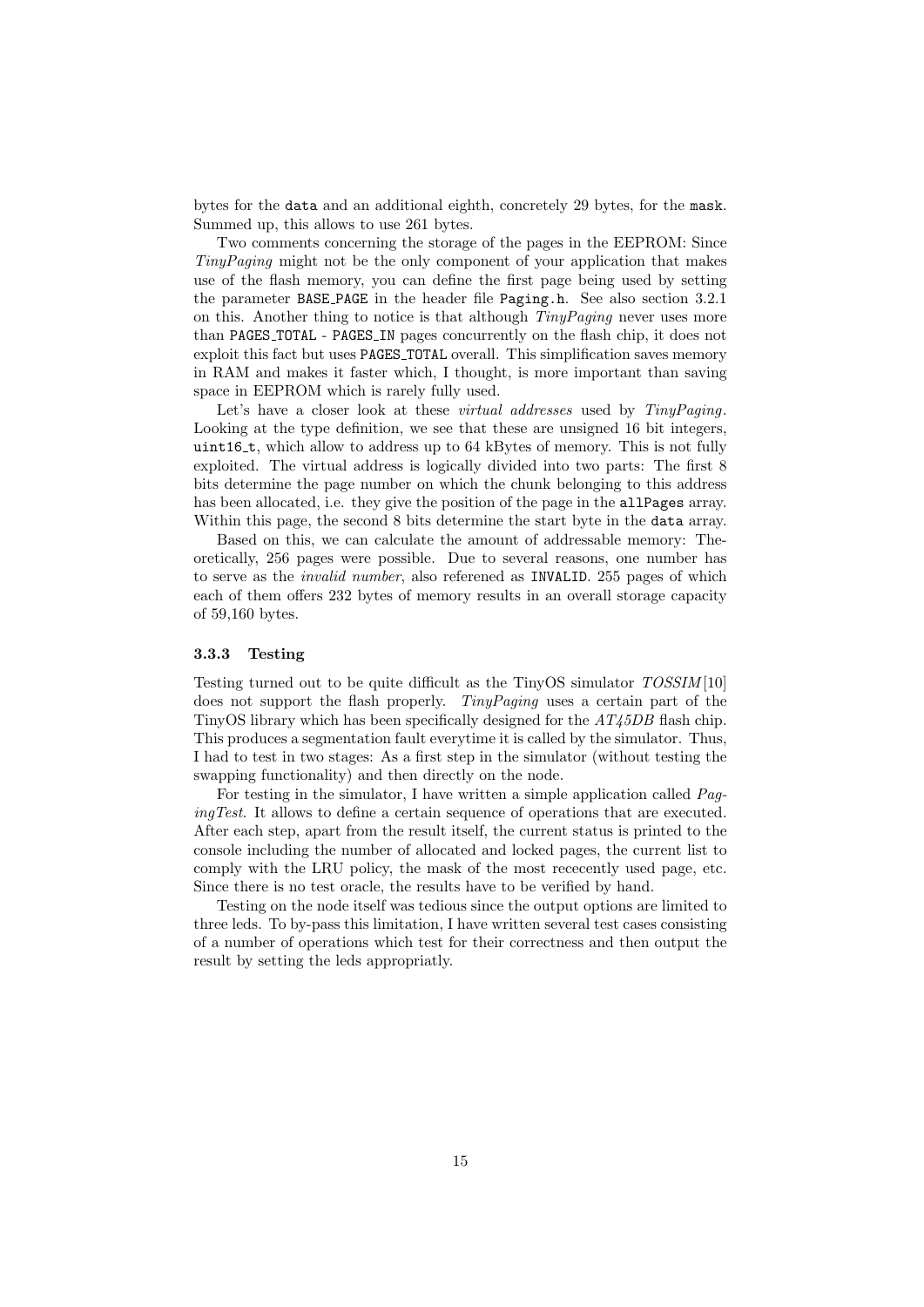## 4 Futher Work

There are a few ideas in my mind which I could not implement due to time constraints. Some of them are outlined here.

#### 4.1 Synchronous commands

This is for certain the most important point on my list. TinyPaging is highly optimized to serve requests in an efficient manner. The execution time of all commands varies little, and although swapping might  $\mathrm{occur}^{14}$ , short response times can be guaranteed.

On that basis, the prerequisits are given for using synchronous commands, i.e. commands which are not implemented in a split-phase manner by signaling the results through events but rather answer them directly by their return values. This significantly simplifies the control flow in the application making use of TinyPaging. I intended to implement it that way, but sadly, the library used for accessing the flash chip does only provide asynchronous requests. Since rewriting this library would have exceeded the time I could spend on this, I had to implement TinyPaging asynchronous.

Rewriting this library (located at .../tinyos-1.x/tos/lib/Flash/AT45DB) and then *TinyPaging* to serve requests synchronously, would heavily facilitate its usage.

#### 4.2 BlockStorage

In the next major release of TinyOS, namely version 2, a new flash library called *BlockStorage*<sup>[11]</sup> is going to be introduced. There also exists a version for TinyOS 1.x. It offers several layers of abstration to support portability for multiple flash chips.

I intended to use it as well but there are still a few restrictions. For me, the biggest obstacle was that it does not allow to specify which page one wants to erase. It only allows to erase the first one which might be suitable for many chips because some of them only allow to erase the entire chip due to their page size. For the  $AT45DB$  and any other chips that could possibly work with TinyPaging, this is impractical.

Altering BlockStorage and then adapting TinyPaging to it would allow to integrate it even more smoothly when working with other components accessing the flash.

#### 4.3 Support of other chips and therefore page sizes

Up to now, the page size is a fixed value, and the virtual addresses are clearly separated into two parts: One that describes the page number and the other defines the offset within this page. The boundery between these two parts is even stricter defined in the source code.

Supporting other flash chips (and therefore nodes) might be enabled through BlockStorage. But there is more to that: Other chips might have other page sizes, so this whole business needs to be altered to add flexibility.

 $14As$  you have seen in the previous section, at most one page is swapped in and out per command.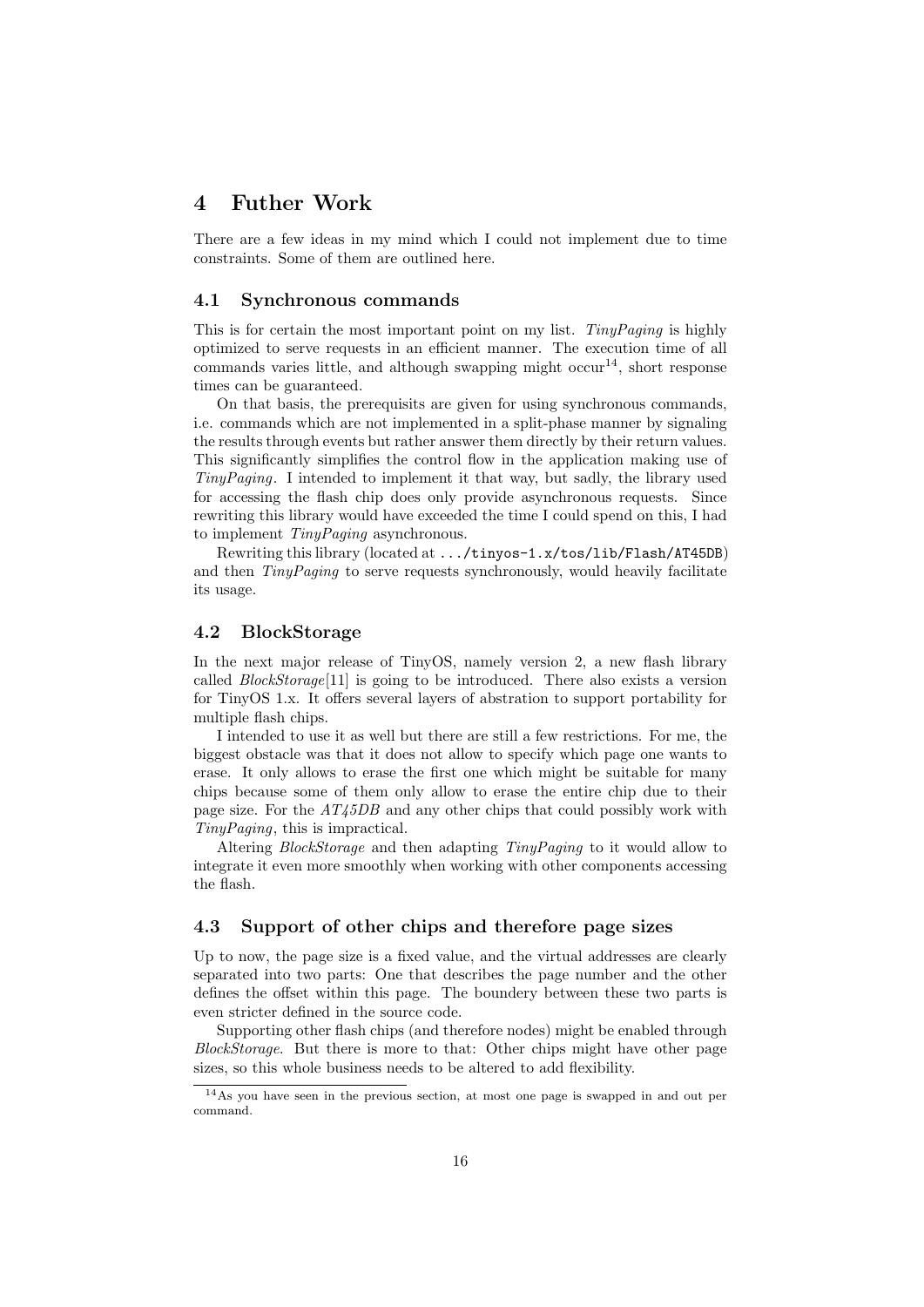Changing the virtual address to 32 might also be a valuable option to support a larger memory space.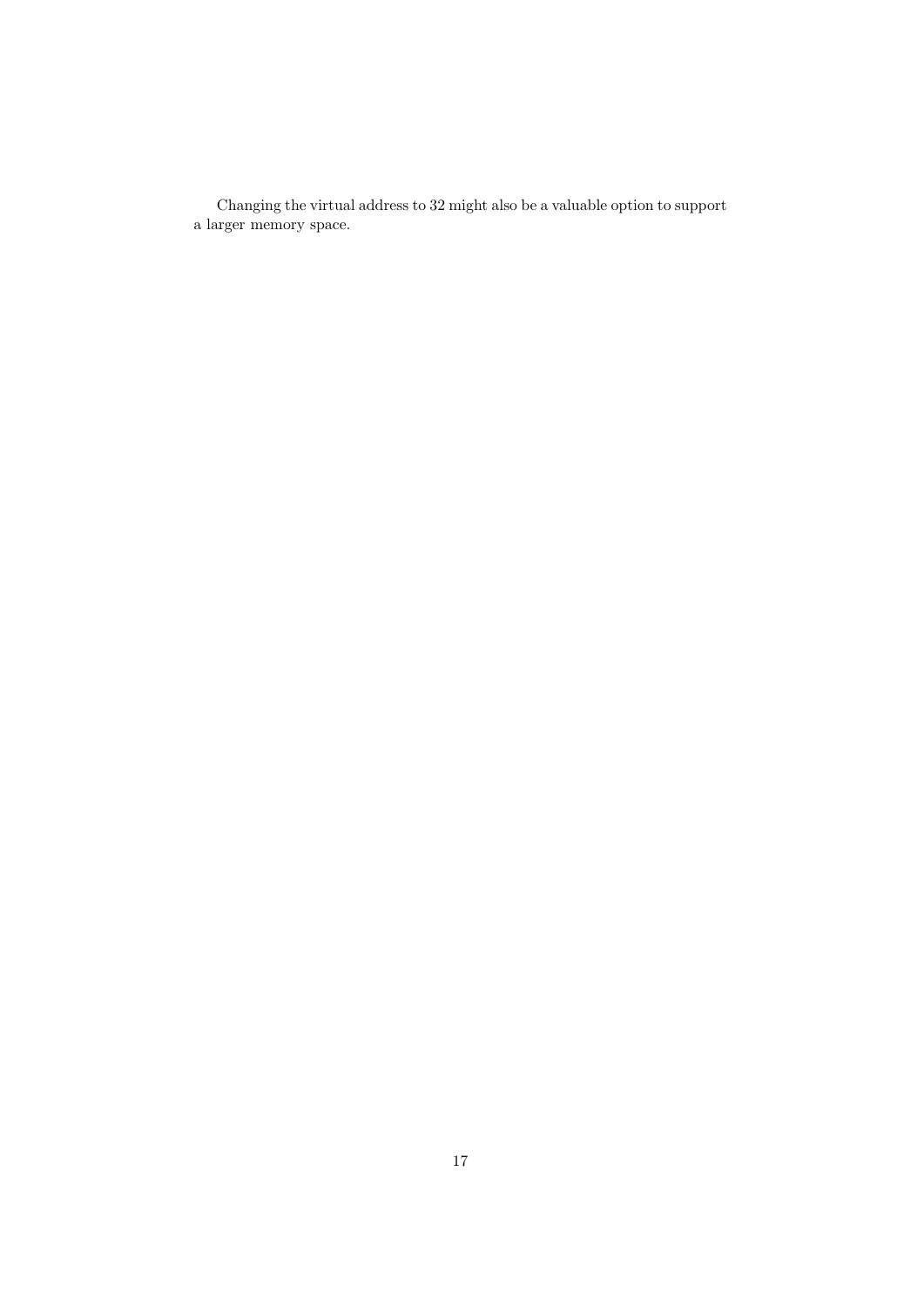## 5 Conclusion

You have been presented *TinyPaging*, a TinyOS component offering dynamic memory-like capabilities by using paging and virtual addressing. It offers all this with very low overhead in space and is also fairly efficient in terms of time, especially when locking memory regions.

I am quite pleased about the outcome and also the work itself. It allowed me to apply a wide range of skills I have been taught over the past four years such as low-level programming and data structure design. Furthermore, it gave me the possibility to gain an insight into programming sensor networks and embedded systems in general, although I do have to admit that I sometimes missed graphical debugging badly<sup>15</sup>.

I would be very happy if someone takes the time and adapts the flash library and TinyPaging to handle requests synchronously. That would render it very useful for the programmer, especially for fast prototyping.

Last but not least, I really want to thank my assistants, Nicolas Burri and Pascal von Rickenbach, for supporting me through out the entire work. You have been very helpful and friendly all the time.

<sup>15</sup>Please note that leds, although displaying some color, cannot be considered graphical.